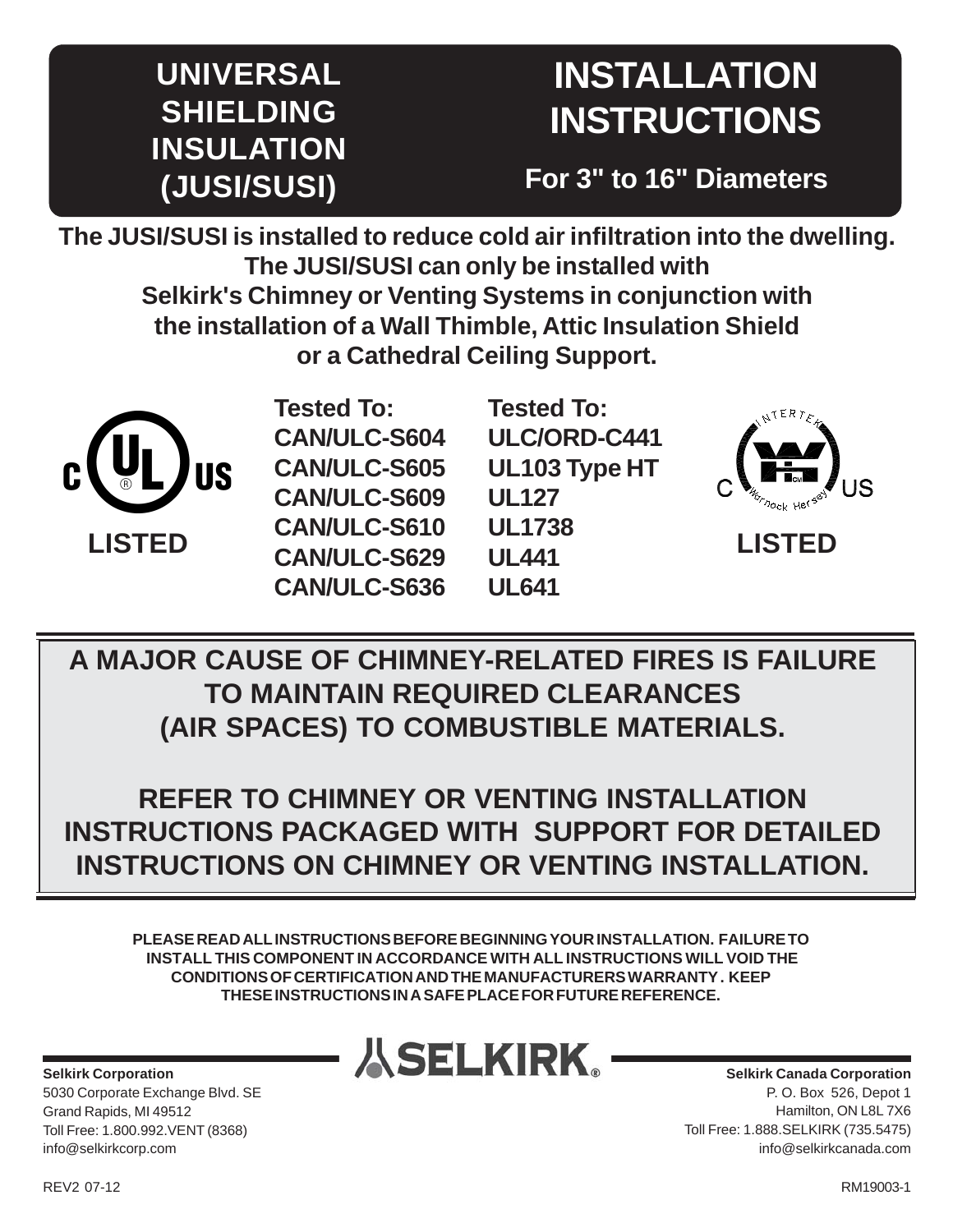The JUSI/SUSI Insulation is used to reduce cold air infiltration into the dwelling and to provide additional protection against radiant heat from the chimney or venting system.

The JUSI/SUSI can be installed with the following Selkirk chimney/ venting systems: BV/RV, CF, EZ Seal, JM/ALT, DFS, DT/DT-M, JSC/SPR, SC, PL/VP, UT/GT/ST.

When used with one of the above approved Chimney/Vent Models, the JUSI/SUSI may be installed within an Attic Insulation Shield, a Wall Thimble or a Cathedral Ceiling Support. Refer to the corresponding section within this document for proper installation of the JUSI/SUSI.

NOTE: Depending on the Model of Chimney or Venting System, each will have their specific type of Attic Insulation Shield, Wall Thimble and Cathedral Support. Refer to the supplied installation instructions for each of the above components as the installation of these components will vary by models. Illustrations shown in these instructions do not represent all the various types of these components.

#### **INSTALLATION PROCEDURES: Attic Insulation Shield**

The JUSI/SUSI is placed between the length of pipe and the inside of the Attic Insulation Shield (AIS), snuggly fitted to its beveled upper portion.

Depending on the Model of Chimney or Venting system, the design of the Attic Insulation Shield will dictate if the JUSI/SUSI is to be split in half. This is due to the amount of air space between the vent pipe and the shield See Figures 1, 2, 3 and 7.

STEP #1. Determine the cut length. Refer to the section on Measuring and Cutting of the JUSI/SUSI.

STEP #2. Install the JUSI/SUSI inside the upper shield cavity of the Attic Insulation Shield. Position the JUSI/SUSI so that it is against the outer wall of the shield.

STEP #3. Carefully lower the AIS over the length of pipe making sure that the JUSI/SUSI stays in place. Secure the Attic Insulation Shield as per the instructions supplied with the chimney or venting system.

NOTE: In some systems where the Attic Insulation Shield is installed from below at the ceiling joist level (see Figure 1), the JUSI/SUSI is inserted between the chimney outer wall and the shield once the chimney is in place.

NOTE: In some systems the AIS may incorporate a removable top collar. In such case, the JUSI/SUSI is installed by wrapping it around the pipe above the AIS and sliding it down in place, and replacing the top collar.



**Figure 1- Attic Insulation Shield Installed From Below At the Ceiling Joist Level**



**Figure 2 - Attic Insulation Shield Above Ceiling Joist Installation**





#### **Wall Thimble**

The insertion of the JUSI/SUSI is best accomplished once the outer portion of the Wall Thimble,Wall Support, Insulated Tee and the appropriate chimney length attached to the Tee branch has been installed as per the supplied Installation Instructions packaged with the Wall Support.

STEP #1: Dertermine the cut length. Refer to the section on Measuring and Cutting of the JUSI/SUSI. It may be necessary to split the JUSI/SUSI in half.

STEP #2: Install the JUSI/SUSI around the length of pipe and slide it into the inner portion of the thimble sleeve (see Figures 4



**Figure 4 - Placement of JUSI/SUSI Insulation - Wall Thimble**